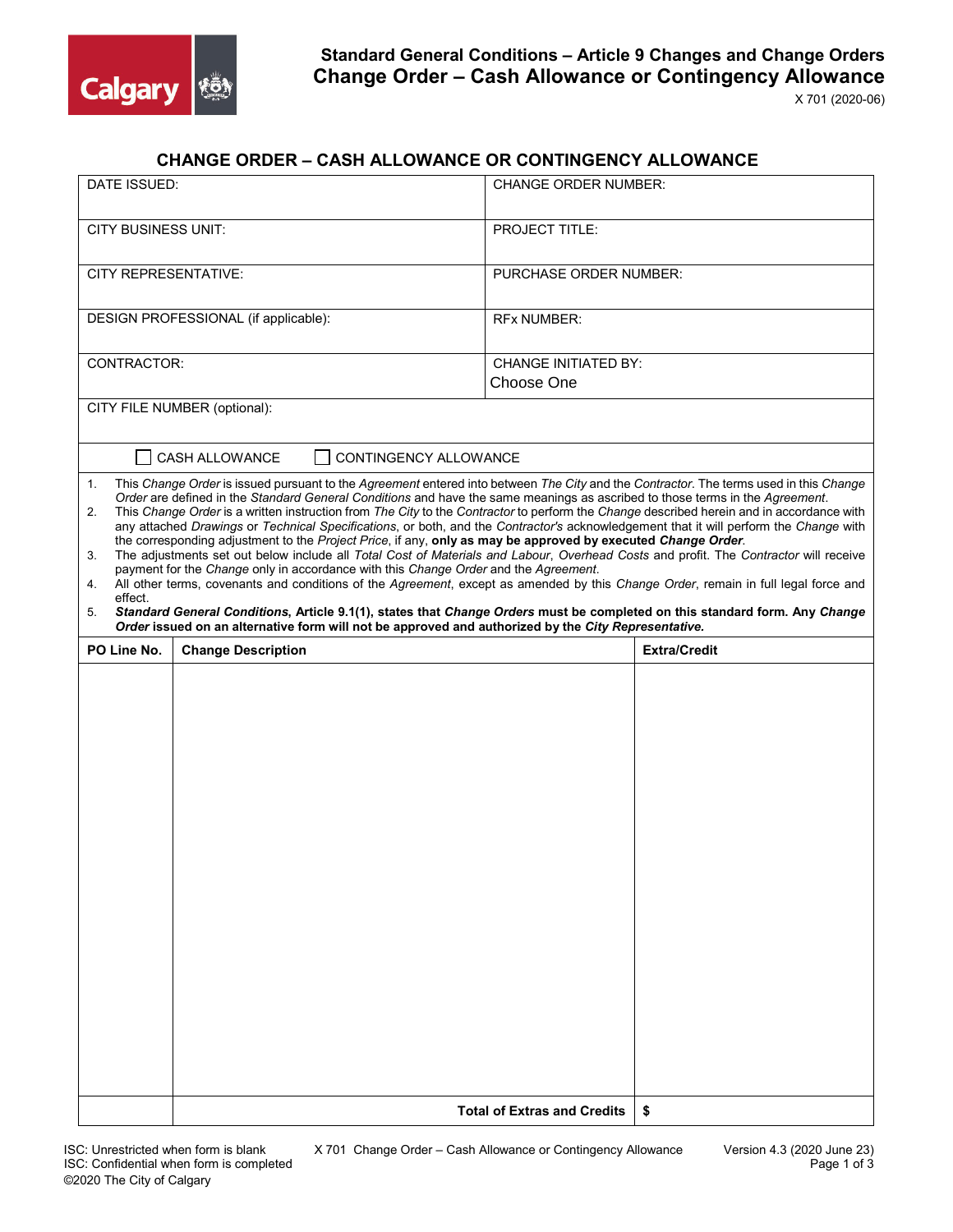

| <b>SUMMARY OF CHANGES (all values exclude GST)</b>                                                                                                                                                                                                                       |                           |                  |    |             |  |  |  |
|--------------------------------------------------------------------------------------------------------------------------------------------------------------------------------------------------------------------------------------------------------------------------|---------------------------|------------------|----|-------------|--|--|--|
|                                                                                                                                                                                                                                                                          | <b>Base Price Summary</b> |                  |    |             |  |  |  |
| Original Base Price Subtotal                                                                                                                                                                                                                                             |                           |                  | 1  | \$          |  |  |  |
| Authorized Base Price Subtotal to date (refer to last X 702)                                                                                                                                                                                                             |                           |                  | 12 | \$          |  |  |  |
| <b>Cash Allowance Summary</b>                                                                                                                                                                                                                                            |                           |                  |    |             |  |  |  |
| Original Cash Allowance                                                                                                                                                                                                                                                  |                           |                  | 5  | \$          |  |  |  |
| Authorized Cash Allowance to date (refer to last X 702)                                                                                                                                                                                                                  |                           |                  | 13 | \$          |  |  |  |
| Cash Allowance Expenditures to date (excluding this Change Order)                                                                                                                                                                                                        |                           |                  | 14 | \$          |  |  |  |
| Cash Allowance Expenditures this Change Order                                                                                                                                                                                                                            |                           |                  | 15 | \$          |  |  |  |
| <b>REVISED CASH ALLOWANCE BALANCE REMAINING</b>                                                                                                                                                                                                                          |                           |                  | 16 | \$          |  |  |  |
| <b>Contingency Allowance Summary</b>                                                                                                                                                                                                                                     |                           |                  |    |             |  |  |  |
| Original Contingency Allowance                                                                                                                                                                                                                                           |                           |                  | 7  | \$          |  |  |  |
| Authorized Contingency Allowance to date (refer to last X 702)                                                                                                                                                                                                           |                           |                  | 17 | \$          |  |  |  |
| Contingency Allowance Expenditures to date (excluding this Change Order)                                                                                                                                                                                                 |                           |                  | 18 | \$          |  |  |  |
| Contingency Allowance Expenditures this Change Order                                                                                                                                                                                                                     |                           |                  | 19 | \$          |  |  |  |
| <b>REVISED CONTINGENCY ALLOWANCE BALANCE REMAINING</b>                                                                                                                                                                                                                   |                           |                  | 20 | \$          |  |  |  |
|                                                                                                                                                                                                                                                                          | <b>AUTHORIZATION</b>      |                  |    |             |  |  |  |
| CONTRACTOR'S AUTHORIZED<br><b>REPRESENTATIVE</b>                                                                                                                                                                                                                         |                           |                  |    |             |  |  |  |
|                                                                                                                                                                                                                                                                          | <b>PRINT NAME</b>         | <b>SIGNATURE</b> |    | <b>DATE</b> |  |  |  |
| RECOMMENDED BY THE CITY'S<br><b>DESIGN PROFESSIONAL</b><br>(if applicable)                                                                                                                                                                                               |                           |                  |    |             |  |  |  |
|                                                                                                                                                                                                                                                                          | PRINT NAME                | <b>SIGNATURE</b> |    | DATE        |  |  |  |
| <b>CITY REPRESENTATIVE</b>                                                                                                                                                                                                                                               |                           |                  |    |             |  |  |  |
|                                                                                                                                                                                                                                                                          | PRINT NAME                | SIGNATURE        |    | <b>DATE</b> |  |  |  |
| Note: All italicized terms and expressions used on this Form X 701 are defined in The City of Calgary's most recent Standard General Conditions. In the event<br>that there is a conflict in the defined terms, the meanings as ascribed in the Agreement shall prevail. |                           |                  |    |             |  |  |  |
| <b>ORIGINAL: Business Unit File</b><br><b>COPY TO: Contractor</b>                                                                                                                                                                                                        |                           |                  |    |             |  |  |  |